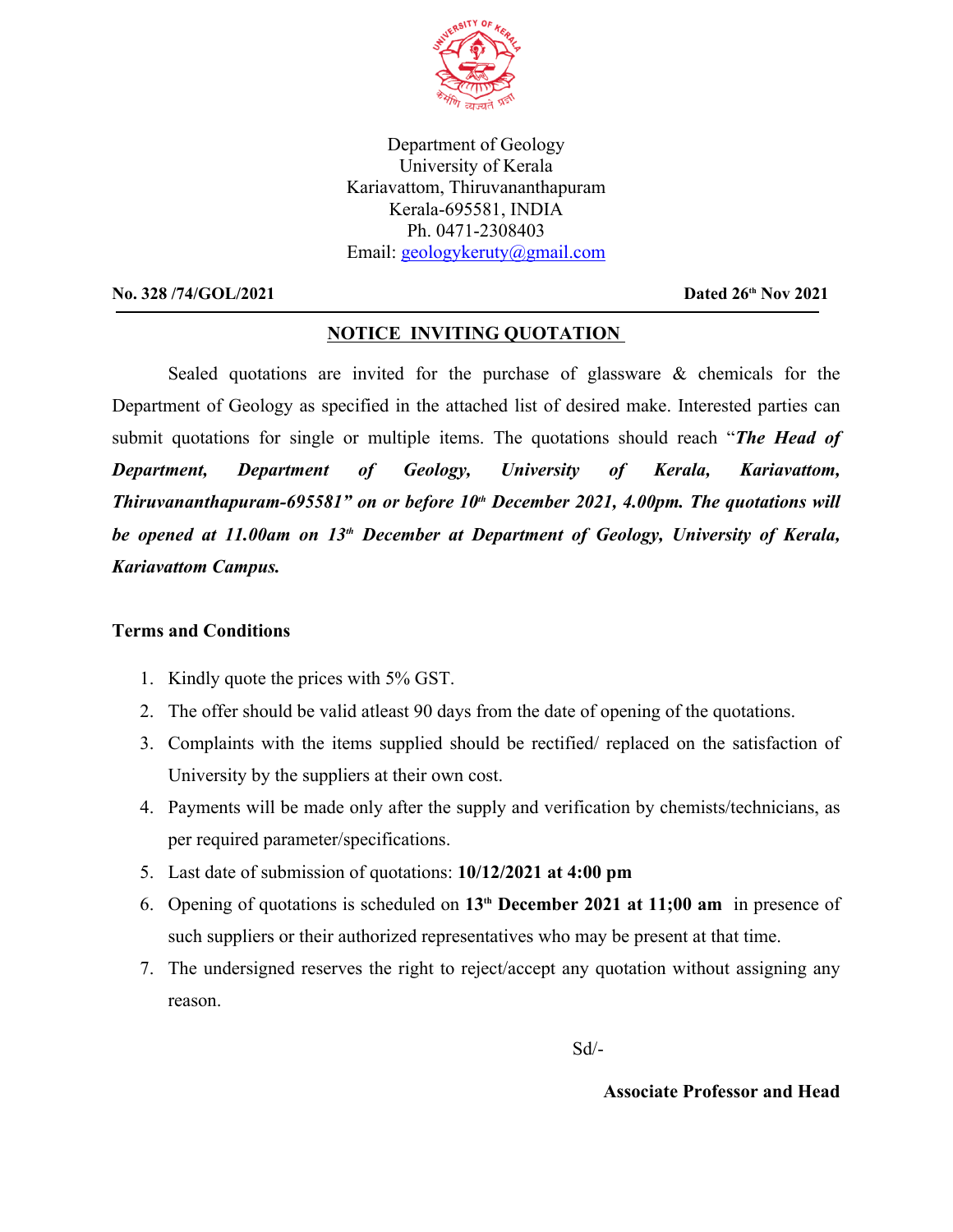| Sl.No          | <b>Name of Glassware(for</b>               | Quantity                                                                     | Unit   | <b>Make</b>             |
|----------------|--------------------------------------------|------------------------------------------------------------------------------|--------|-------------------------|
|                | <b>Chemical Lab)</b>                       |                                                                              |        |                         |
|                | Conical Flask with narrow<br>mouth         | 250ml                                                                        | 50Nos  | Borosil/Rankem          |
| $\overline{2}$ | Reagent bottle with stopper                | 125ml                                                                        | 50Nos  | Borosil/Rankem          |
| $\overline{3}$ | <b>Volumetric Flask</b><br>(Polypropylene) | 100ml                                                                        | 10Nos  | Borosil/Rankem          |
| $\overline{4}$ | Measuring Cylinder                         | 50ml                                                                         | 10Nos  | Borosil/Rankem          |
| 5              | Measuring Cylinder                         | 100ml                                                                        | 10Nos  | Borosil/Rankem          |
| 6              | <b>Volumetric Flask</b>                    | 100ml                                                                        | 10Nos  | Borosil/Rankem          |
| $\overline{7}$ | Petridish                                  | $100*17$ mm                                                                  | 50Nos  | Borosil/Rankem          |
| 8              | <b>Graduated Beaker with</b><br>spout      | 500ml                                                                        | 20Nos  | Borosil/Rankem          |
| 9              | Graduated Test tube with<br>stopper        | 50ml                                                                         | 100Nos | Borosil/Rankem          |
| 10             | Aluminium Rack                             | For placing<br>above mentioned<br>100 Graduated<br>Test tube with<br>stopper |        | Preferably same<br>firm |

| Sl.No          | <b>Chemicals (for Petrography &amp;</b> | <b>Pack size/quantity</b>                 | <b>Make</b>   |  |
|----------------|-----------------------------------------|-------------------------------------------|---------------|--|
|                | <b>Thin Section Lab)</b>                |                                           |               |  |
| $\mathbf{1}$   | Carborundum Powder Mesh 80              | $2$ Kg                                    | <b>GEOSYN</b> |  |
| $\overline{2}$ | Carborundum Powder Mesh 100             | $2$ Kg                                    | <b>GEOSYN</b> |  |
| $\overline{3}$ | Carborundum Powder Mesh 400             | $2$ Kg                                    | <b>GEOSYN</b> |  |
| $\overline{4}$ | Carborundum Powder Mesh 600             | $2$ Kg                                    | <b>GEOSYN</b> |  |
| 5              | Carborundum Powder Mesh 800             | $2$ Kg                                    | <b>GEOSYN</b> |  |
| 6              | Carborundum Powder Mesh 1200            | $2$ Kg                                    | <b>GEOSYN</b> |  |
| $\overline{7}$ | Araldite                                | 36gm*10 Pkt                               | <b>GEOSYN</b> |  |
| 8              | Micro Glass slide 75mm x 25mm           | $72$ no <sup><math>\ast</math>5</sup> pkt | <b>GEOSYN</b> |  |